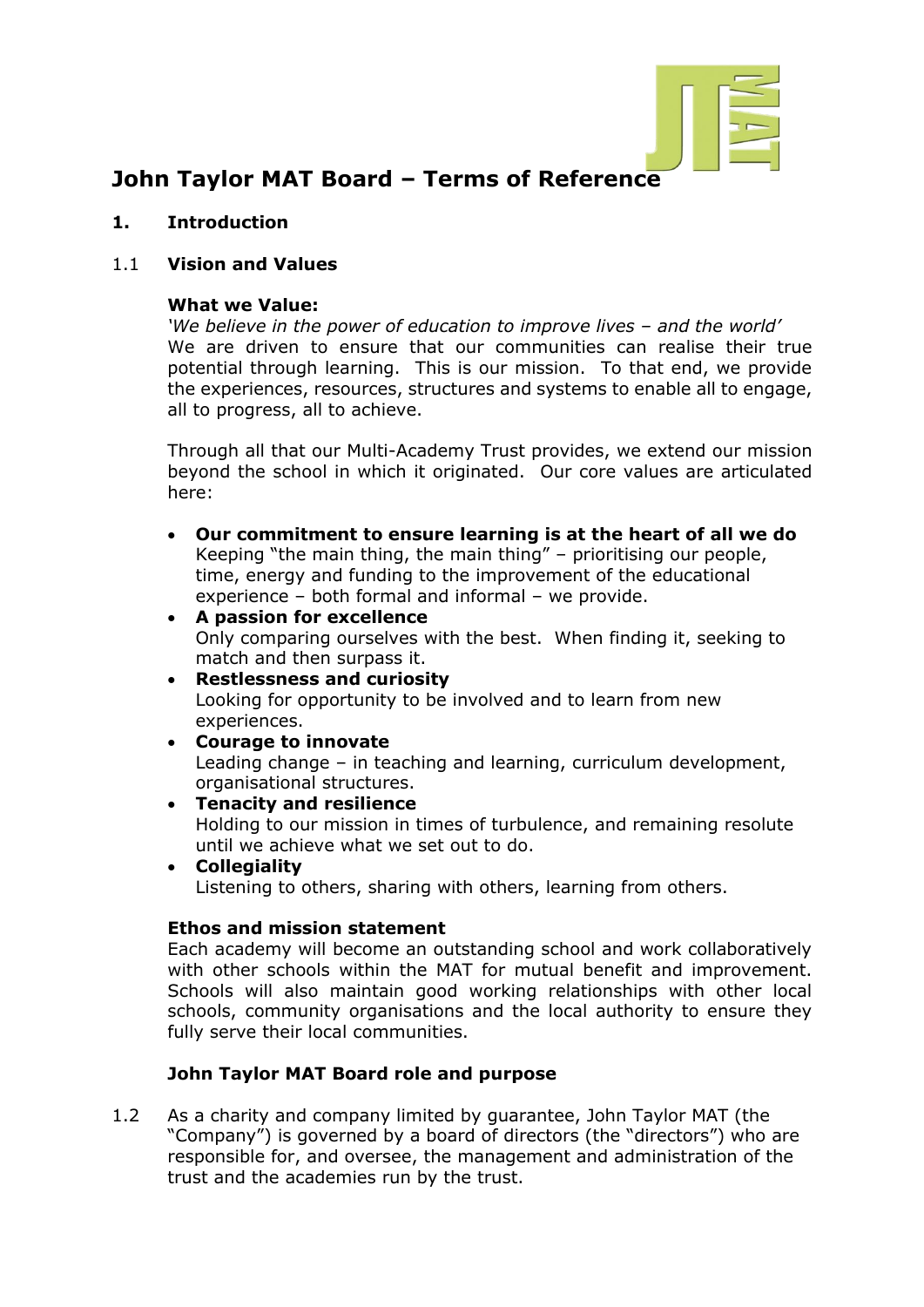- 1.3 The directors are accountable to the Department for Education (DfE) and external government agencies, including the Charity Commission, for the quality of the education they provide and the effective use of the associated academy funding. They are required to have systems in place through which they can assure themselves of quality, financial probity, safety and good practice.
- 1.4 These terms of reference explain the ways in which the board fulfils its responsibilities for the leadership and management of the trust. They have been adopted by the board in accordance with the trust's Articles of Association (the Articles) and should be read in conjunction with those Articles.

# **2. Directors' powers and responsibilities**

2.1 The trust board is responsible for the strategic direction, broad policy framework and oversight of the trust and all its academies in order to ensure that John Taylor MAT's vision and values underpin the work of the trust and the trust and its direction of travel.

The board should also ensure the solvency of the trust, safeguarding its assets and delivering its charitable outcomes. The board oversees the performance of the trust, including the management of risk. This is largely exercised through strategic planning and the setting of policy. It is managed through business planning, monitoring of budgets, performance management, the setting of standards and the implementation of quality assurance processes. The directors have the power to direct change where performance falls short of expectations of good to outstanding schools.

2.3 The directors have a duty to act in the fulfilment of the trust's objects.

## They are:

"to advance for the public benefit education in the United Kingdom, in particular but without prejudice to the generality of the foregoing, by establishing, maintaining, carrying on, managing and developing schools offering a broad and balanced curriculum. ("the mainstream Academies") or educational institutions which are principally concerned with providing full-time or part-time education for children of compulsory school age who, by reason of illness, exclusion from school or otherwise, may not for any period receive suitable education unless alternative provision is made for them ("the alternative provision Academies") or 16 to 19 Academies offering a curriculum appropriate to the needs of its students ("the 16 to 19 Academies") or school specially organised to make special educational provision for pupils with Special Educational Needs ("the Special Academies")

- 2.4 Directors will have regard to the interests of all the academies for which the trust is responsible in deciding and implementing trust-wide policies or exercising any authority in respect of an academy.
- 2.5 The trust is the sole legal entity for all central operations and for the academies in the trust. As such, on behalf of the sponsor and as detailed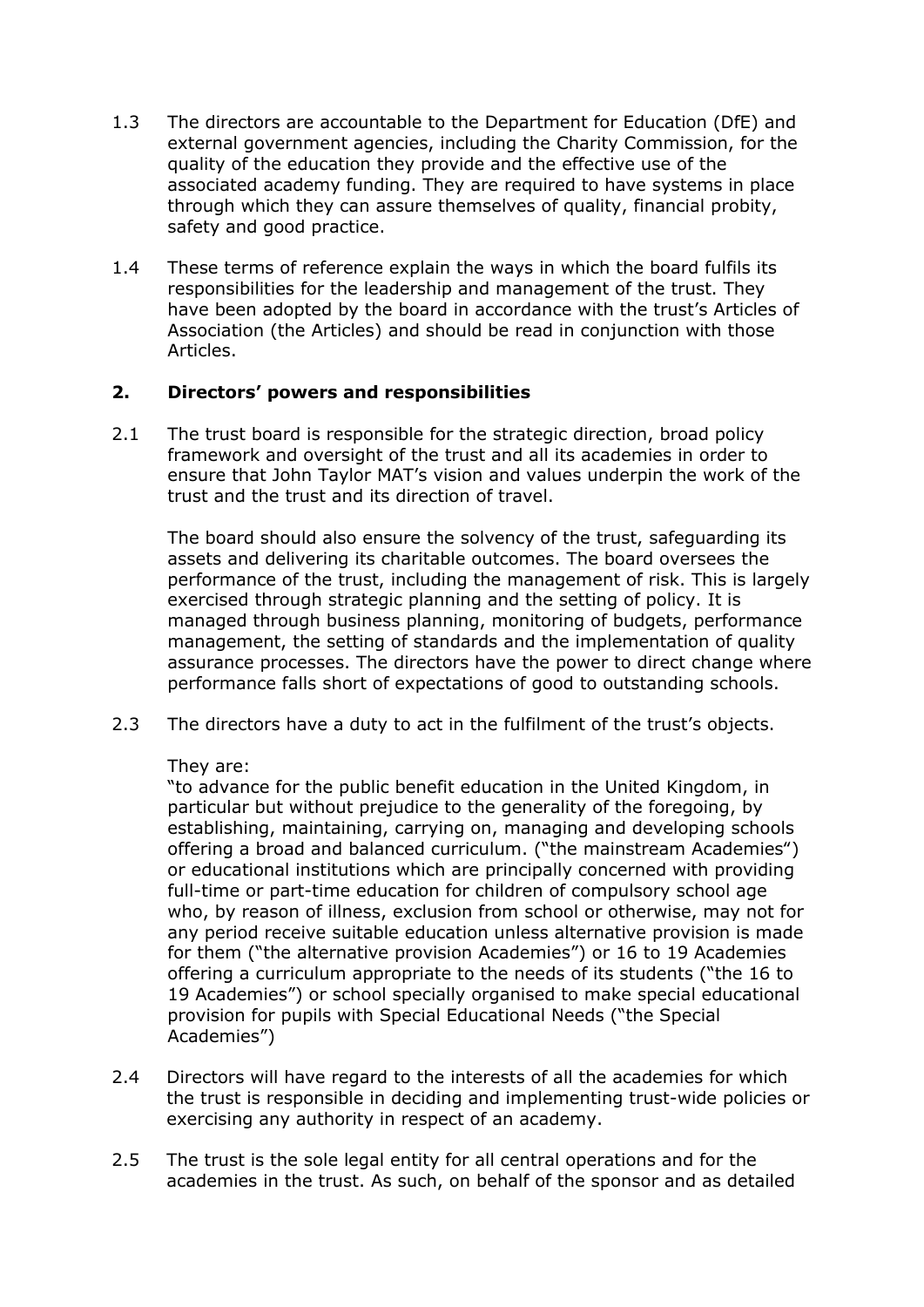in the Articles and Master Funding Agreement, the trust board has sole responsibility for strategic decision making in the trust. On behalf of the trust, the board can decide to delegate some (but not all) of its decision making powers to board committees, including sub-committees of the main board and local governing bodies (LGBs) constituted for the individual academies in the trust. The extent of delegation will be determined by school effectiveness and the practical necessities of good governance.

2.6 These delegations must take full account of the trust's legal responsibilities and ensure effective risk management. The details of delegated decision making are described in the Terms of Reference for Local Governing Bodies (LGBs) further on in this document.

## 2.7 **The Chief Executive Officer will:**

- Be responsible to the Trust board for leading and managing the Trust, creating and articulating an effective vision and strategy which meets its needs as it evolves.
- Oversee the delivery of a culture of educational improvement; raising performance, enhancing teaching and learning and ensuring high levels of quality assurance.
- Be accountable for the overall financial viability and sustainability of the Trust and for the development of relationships with key internal and external stakeholders for the benefit of its students and the wider communities.

## **3. Membership**

- 3.1 The directors are appointed by the John Taylor MAT Members on behalf of the trust.
- 3.3 The quorum for trust board meetings will be three or a third whichever is the greater.
- 3.4 Directors are appointed because of the range of skills and expertise they can bring to help to realise the MAT's vision and values for the trust, enhance the effective strategic leadership and management of the trust, and represent stakeholder interest within the trust effectively.
- 3.5 The trust shall ensure representation on the Board from the MAT's LGBs through the appointment of two directors from their number In order to ensure opportunity is shared across all MAT schools, the tenure of LGB representation directors will a maximum of four years.

## **4. Appointment of chair and vice-chair**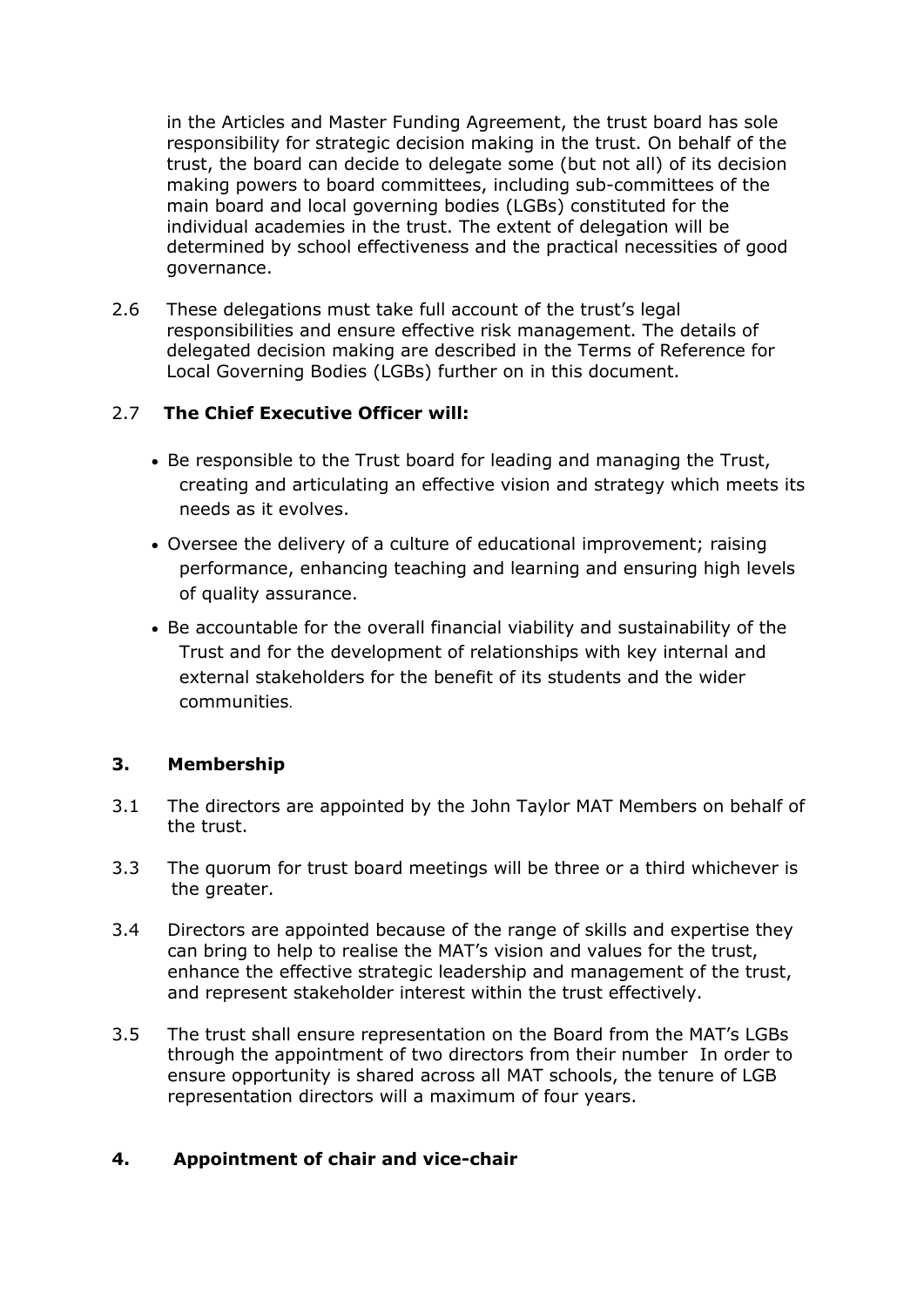- 4.1 The chair of the trust board is appointed by the Members of the Board and holds office for one year. S/he is eligible for re-election.
- 4.2 The vice-chair of the trust board and chairs of established committees are elected by the trust board. The Vice Chair holds office for one year and is eligible for re-election. The Chairs of Committees are appointed for such term as the Trust Board may decide.
- 4.4 If the chair and vice-chair are absent from any meeting of the board, the members shall choose one of their number to act as chair for the meeting.

## **5. Meetings**

- 5.1 The trust board shall meet at least three times in each school year. Extraordinary meetings may be called at short notice if there are urgent issues that need board discussion and/or a board decision. Committees will meet as defined by their individual Terms of Reference.
- 5.2 The trust will appoint a Clerk to the board.

## **6. Terms of Reference**

The duties of the trust board shall be:

## **Setting the strategic direction**

- 6.1 to ensure that John Taylor MAT's vision and values underpin the way in which the trust works and relationships within the trust;
- 6.2 to determine the educational character, ethos and mission of the trust;
- 6.3 to approve the trust strategic plan and review annually;
- 6.4 Terms of reference for the John Taylor MAT will be reviewed by the John Taylor MAT board on an annual basis. All amendments to the John Taylor MAT Board terms of reference will require a special resolution i.e. 75% voting in favour. All changes to the local governing body terms of reference will also be made by the John Taylor MAT Board and, if approved would be amended in the terms of reference for all local governing bodies within the John Taylor MAT. All terms of reference will be reviewed by both the John Taylor MAT Board and the local governing bodies annually.

## **Ensuring high standards of achievement and improved performance**

- 6.4 to ensure that all academies in the trust are effectively challenged and supported to maximise outcomes of children and young people who attend trust academies through target-setting and other mechanisms;
- 6.5 to receive reports at every board meeting in order to review regularly outcomes and impact against key performance indicators as identified in the trust's strategic plan;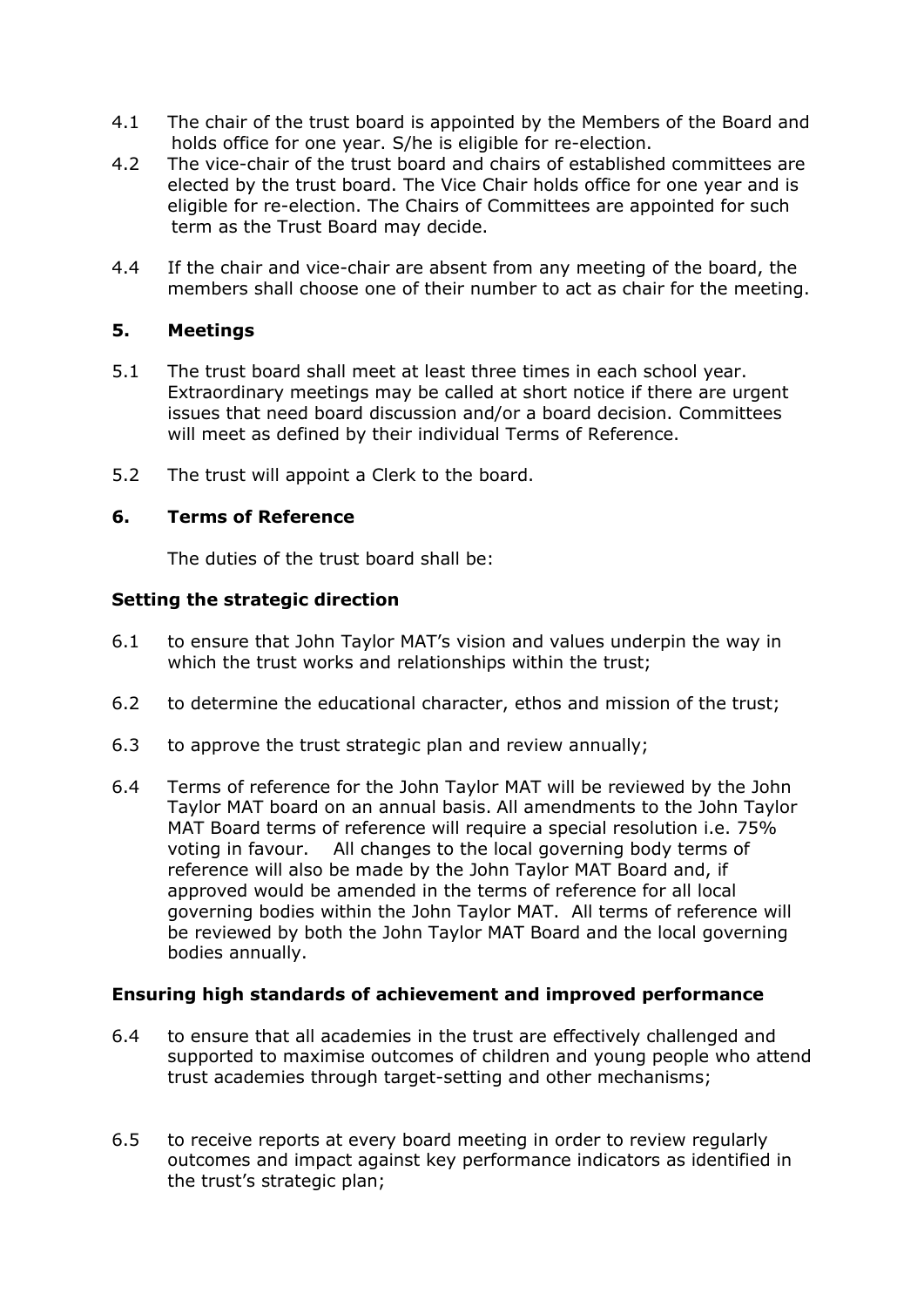6.6 to challenge and support the trust's senior officers and academy leaders to achieve best value in terms of impact, outcomes, quality and cost;

#### **Ensuring strong and robust governance**

- 6.7 to ensure compliance with the trust's duties under company law and charity law and agreements made with the Department for Education (DfE) including Master Funding Agreement and Supplemental Funding Agreements;
- 6.8 to establish an effective risk management process and monitor its Implementation;
- 6.9 to ensure the continued charitable status of the trust;
- 6.10 to approve the trust board's terms of reference and keep them under regular review;
- 6.11 to approve the trust's accountability framework and keep it under regular review;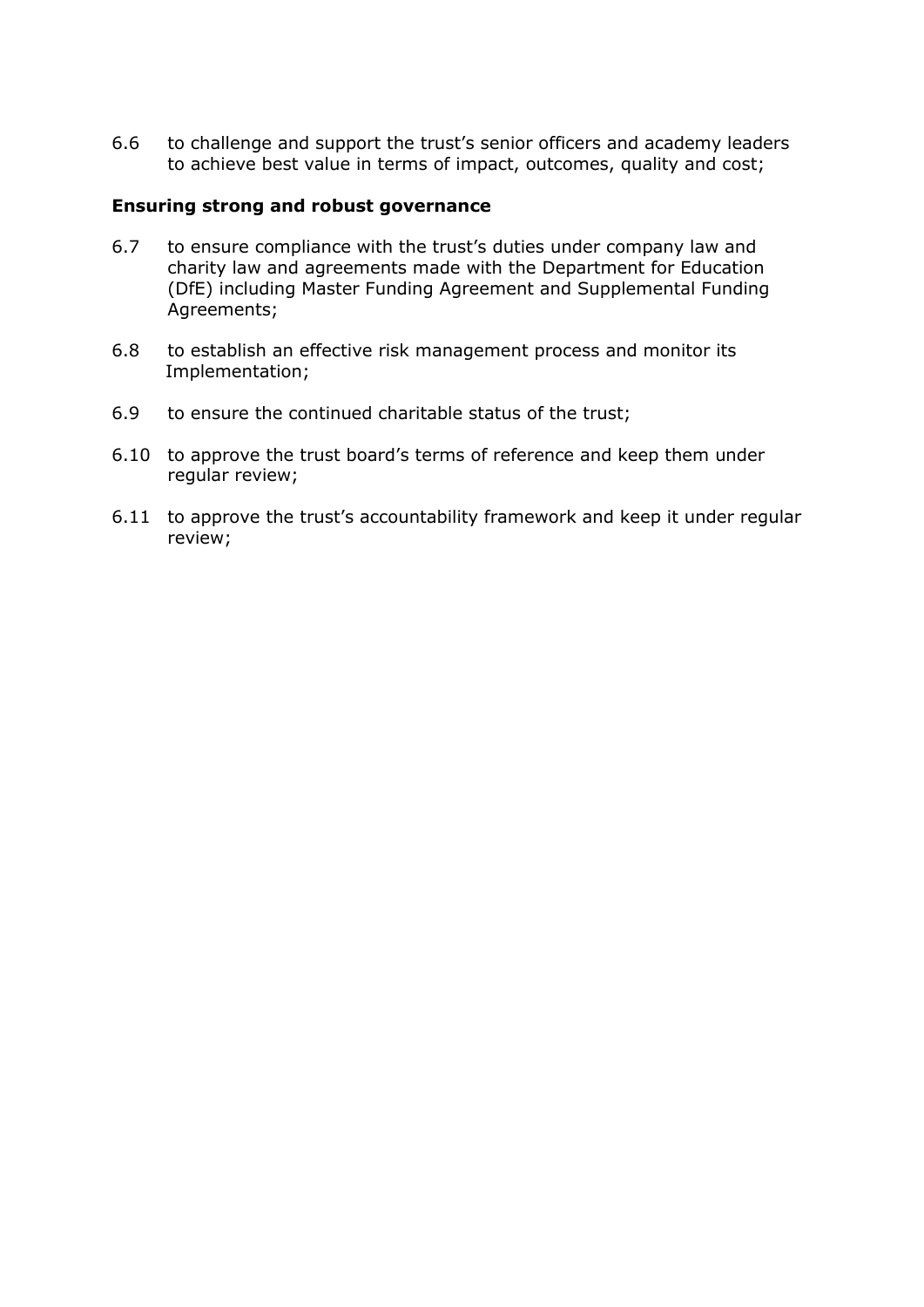- 6.12 to approve the terms of reference of the Board committees and keep them under regular review;
- 6.13 to approve the trust's policy framework that identifies responsibilities for approving specific policies and keeping this under regular review;
- 6.14 to take timely action to address decisions for which there is a legal requirement for board approval;
- 6.15 to ensure effective consultation and communication with all constituent parts of the trust;
- 6.16 to review its own effectiveness regularly and agree appropriate actions to improve its performance;

#### **Ensuring sound financial practices**

- 6.17 to approve the trust's annual budget and keep it under regular review by receiving a financial report at every board meeting;
- 6.18 to approve each trust academy's bottom line annual budget, review annually and endorse plans to address identified over or underspends;
- 6.19 to agree the scheme of financial delegation to trust academies and review this annually;
- 6.20 to receive the annual report from the trust's auditors and take the appropriate actions to respond positively to any recommendations;

#### **Becoming the employer of choice**

- 6.21 to approve trust wide employment policies for all trust employees;
- 6.22 to appoint the CEO, Heads of Schools and members of the Trust Executive Team and endorse the appointment of all other staff;

#### **Ensuring a secure health and safety environment**

6.23 to approve the trust's health and safety policy and review its implementation annually;

#### **Ensuring effective child protection and safeguarding**

- 6.24 to approve the trust's safeguarding policy and keep it under regular review;
- 6.25 to receive an annual report on the effectiveness of safeguarding practices in trust academies and within the trust;